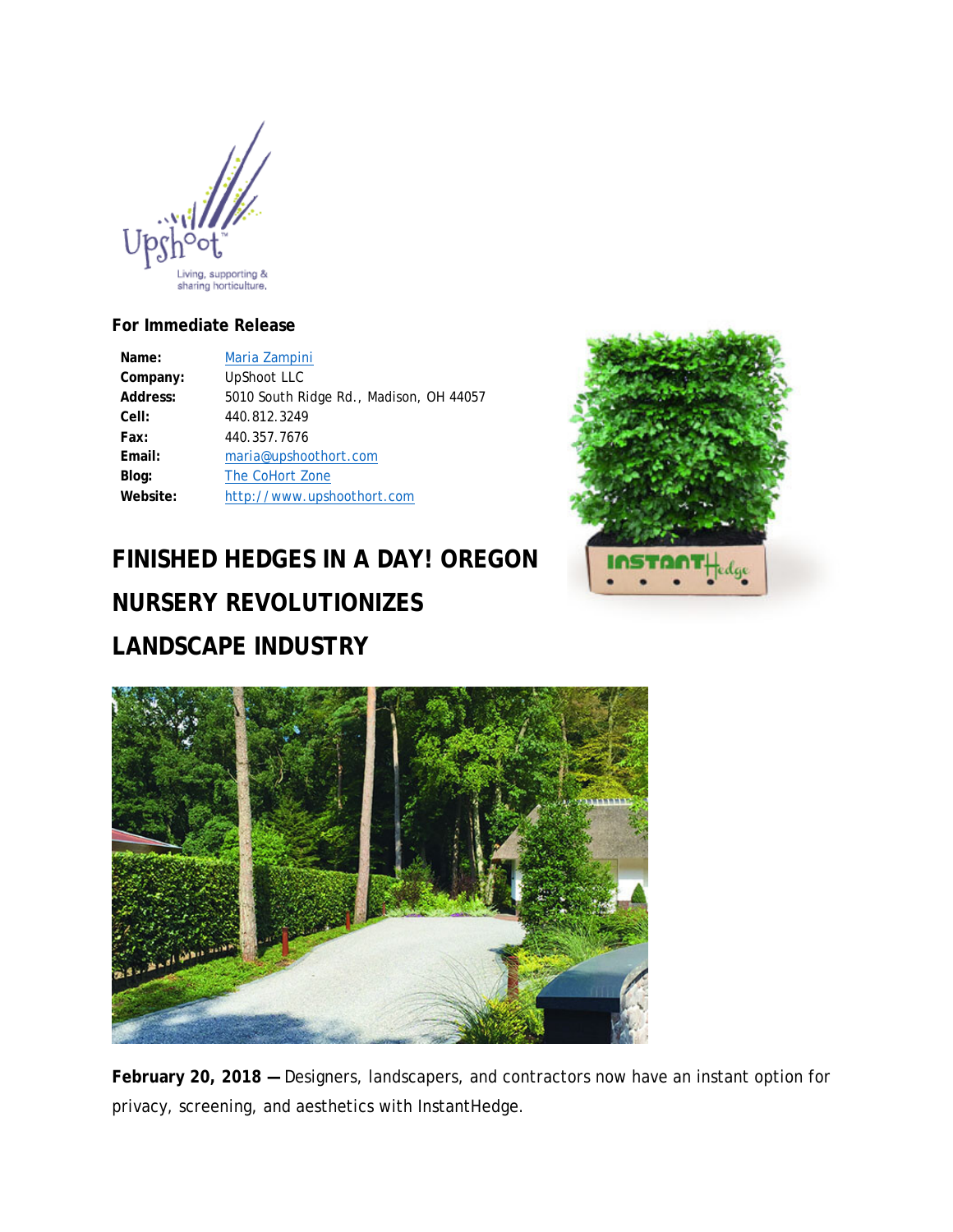"Marrying custom, patented technology with decades of horticultural experience, we have created beautiful, high-quality hedges for any landscape. Rather than waiting years for a traditional planting to grow together to form a screen, our InstantHedge provides immediate gratification as a ready-made solution for privacy and design," says owner Brent Markus.

## **So What Are InstantHedges?**

They are truly instant hedges! Each InstantHedge is an evergreen or deciduous hedge sold in panels of four trees that have been pruned multiple times each year using GPS tracking equipment to provide extraordinary density. Revolutionary technology ensures precision, accuracy and delivery of a consistent product. The hedges look like they've been growing in place for years, not just dropped in the ground.

InstantHedges arrive on site in sturdy biodegradable cardboard boxes ready to plant, and easy to maneuver with loading equipment. The result? Instant privacy and design features in 3-4' and 5-6' heights.

"We don't ship plants, we ship plantscapes. It's a totally new product for the U.S. market because of the unit size and scale of production," says owner Brent Markus. He continues, "and no one can resist instant!"



**Instant Intrigue, Instant Gratification**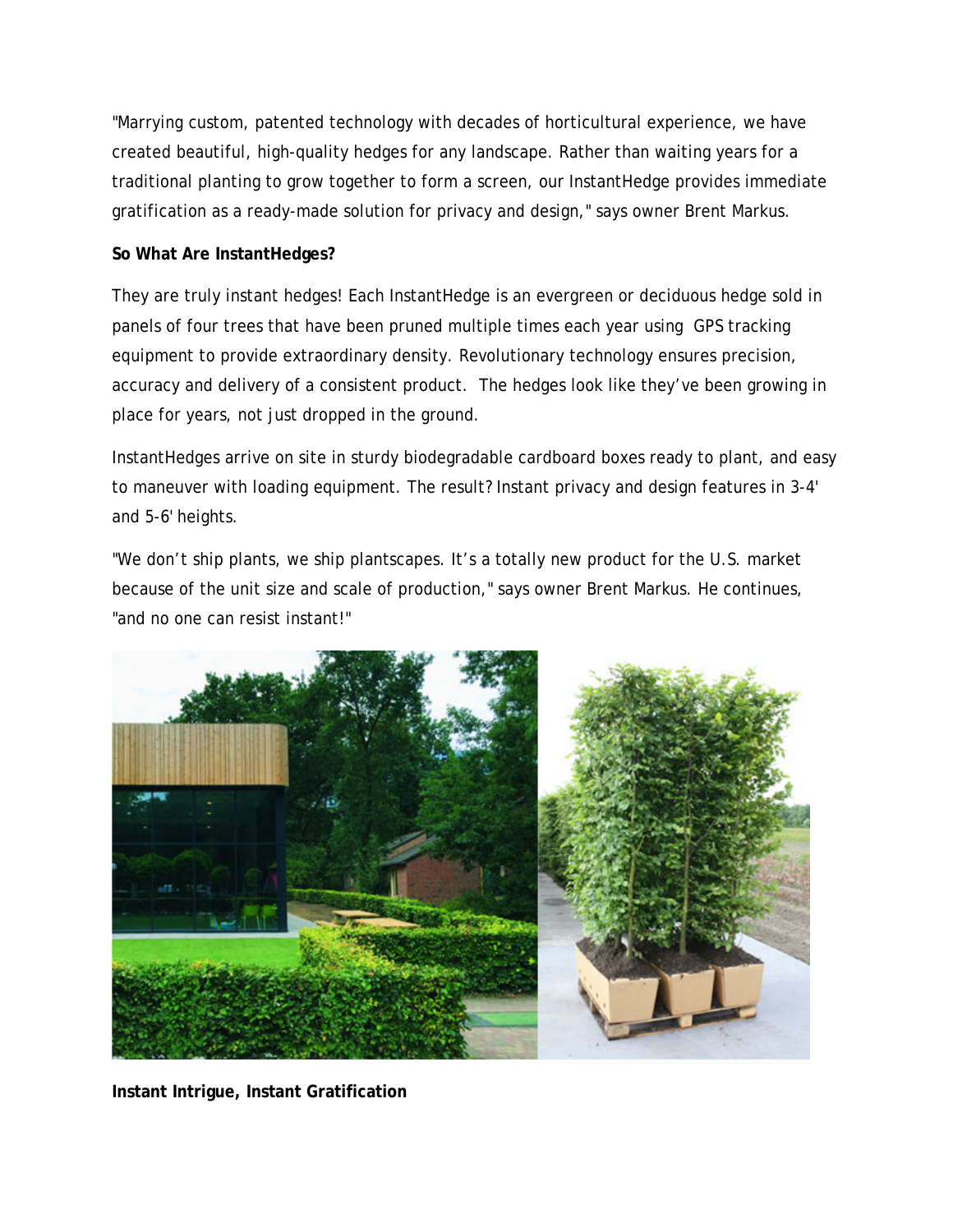2018 is just the beginning for InstantHedge. "With 400,000 trees in production, we are only starting to discover the applications made possible by this innovation," says Brent.

If initial response to the products is anything to go by, the future is bright. Response to InstantHedges' debut at winter trade shows has been outstanding. Renowned plantsman Michael Dirr stopped by to see the hedges at the MANTS trade show and remarked that they were "brilliant!" Many others have told us, "I've been waiting for something like this for 15 years."

Says Brent, "At the show there was a sequence of responses, starting with shock, moving to inquisitiveness, then amazement. Everyone loved the concept once they 'got' it."

**Now Everyone Can "Get" It!**



Brent Markus, Owner

Brent's creation of InstantHedge was inspired by a 2012 visit to the Netherlands. He returned home and decided to go big, planting 81 acres with over 400,000 plants. In the ground since 2014, the first InstantHedges are shipping across the country spring 2018. Brent explains, "Five years of growing and our first hedges are topping six feet, so it's game time!"

With annual production exceeding 100,000 trees, hedge variety trials and ideas of expanding, InstantHedge is ready to supply projects both big and small—this year and for years to come.

Early adopting landscape architects, design-build firms and suppliers are catching on.

#### **InstantHedge Choices**

InstantHedge offers 13 varieties of ready-to-plant hedges, covering hardiness zones 2-9, heights of 3-6 feet, and full to partial sunlight requirements. Hedges currently ship in biodegradable cardboard boxes with a plastic fabric pot version under development. In addition to the large hedges, they are also releasing an 18" boxwood hedge in fall 2018.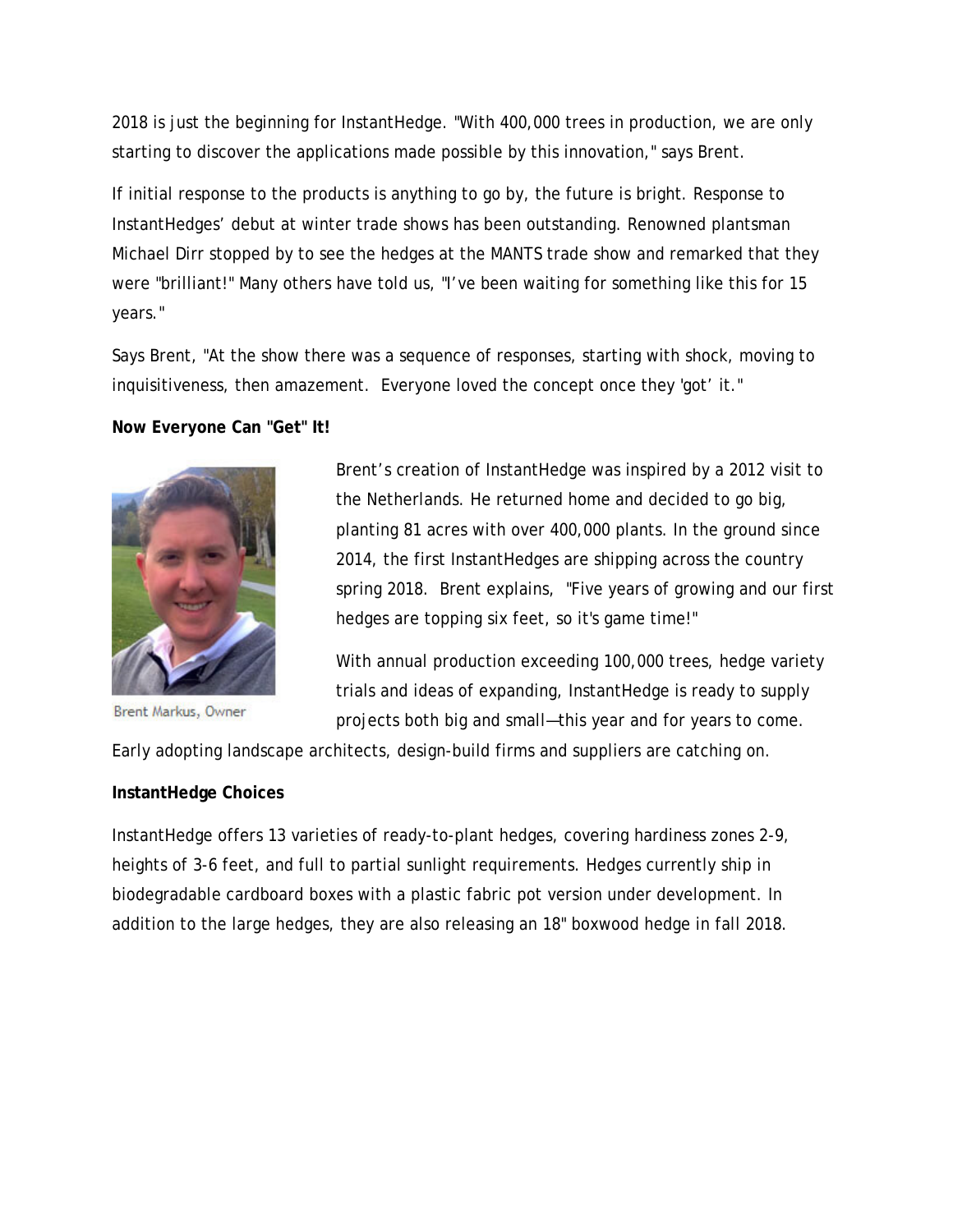

## **Evergreen**

Buxus x. 'Green Mountain' – Green Mountain Boxwood Prunus laurocerasus – English or Cherry Laurel Prunus lusitanica – Portuguese Cherry Laurel Taxus x. media 'Hicksii' – Yew Prunus laurocerasus 'Schipkaensis' – Schipka Cherry Laurel Thuja occidentalis – American Arborvitae Thuja occidentalis 'Smaragd' – Emerald Green Arborvitae Thuja plicata 'Virescens' – Western Red Cedar Thuja x. 'Green Giant' – Green Giant Arborvitae

#### **Deciduous**

Fagus sylvatica – European Beech Acer ginnala 'Flame' – Flame Amur Maple Cornus mas – Cornelian Cherry Acer campestre – Hedge Maple

### **Fast Track to InstantHedge**

For information, ordering and pricing, visit **InstantHedge.com.** Order today by emailing [order@instanthedge.com,](mailto:order@instanthedge.com) or call 503.587.0102. For media inquiries contact [mailto:pr@instanthedge.com.](mailto:pr@instanthedge.com)